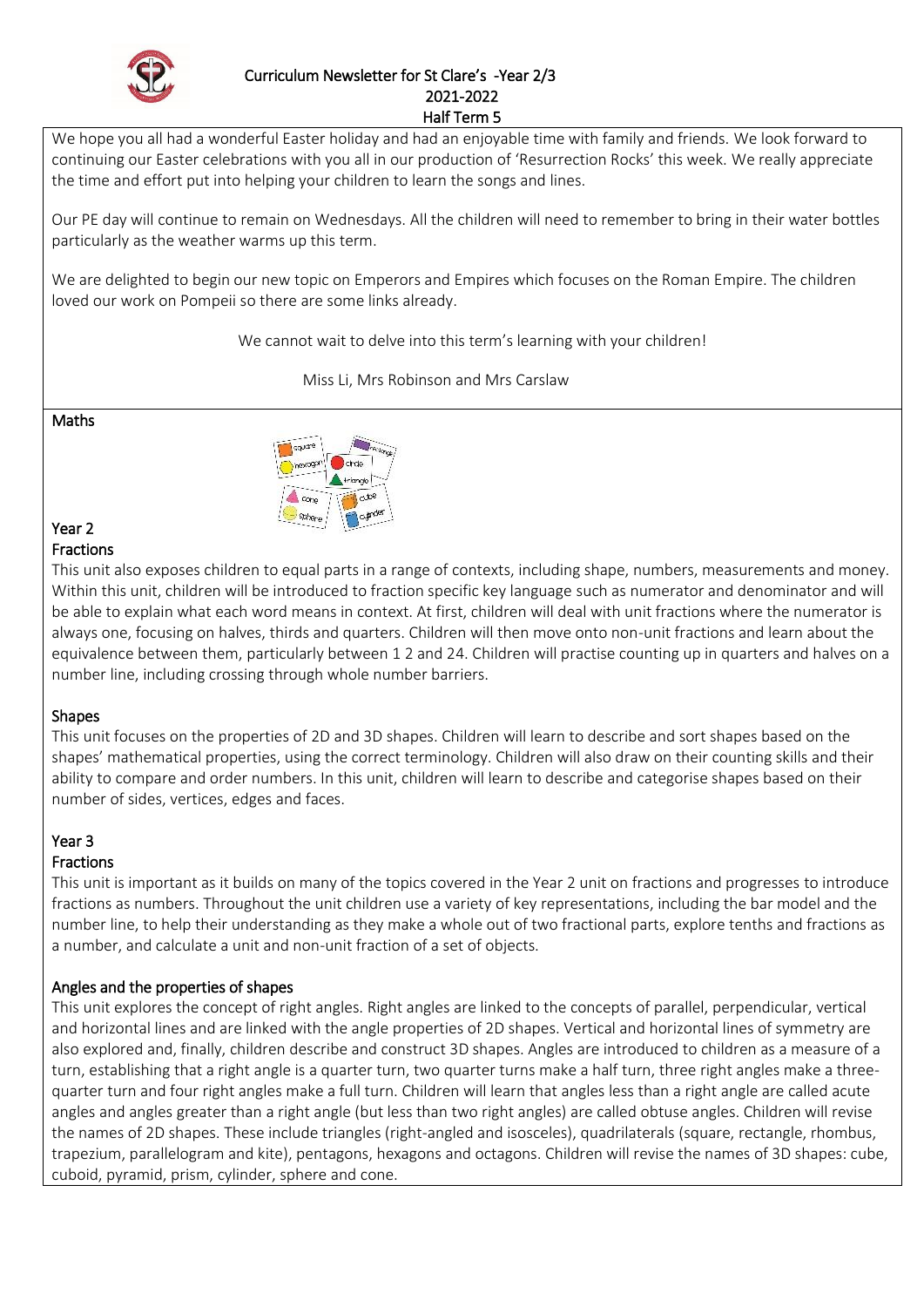#### English



#### **Writing**

This term the children will explore three different genres including writing their own myths, chronological reports and poetry. Our new text, The Romans: Gods, Emperors and Dormice by Marcia Williams will inspire the writing of their myths. Whilst our new topic will inspire our chronological reports on important Roman Emperors. The children will also be writing their own pieces which will be submitted to the Ilkley Poetry Festival.

# RE

#### Our Year 2 topic for this term is, "Eastertide."

- I can retell, in any form, at least one Easter story, the Ascension and Pentecost.
- I can ask and answer questions about the feelings and experiences of characters in the stories of Easter, Ascension and Pentecost.
- $\bullet$  I can give simple descriptions of what the stories of Easter tell us about Jesus.
- I can describe the symbols of the Holy Spirit.
- I can give simple descriptions how the Holy Spirit helped the disciples and relate this to their own lives giving examples.

#### Our Year 3 topic for this term is, "Celebrating Easter and Pentecost."

- I can retell one of the appearance stories of Jesus, ensuring it is accurate in its sequence and detail.
- I can describe some religious symbols of Easter.
- I can make simple links between beliefs and worship giving at least two reasons for the use of the religious symbols of Easter (Paschal candle, cross).
- I can use one appearance story, say what it teaches us e.g. either Emmaus or Doubting Thomas.
- I can express a preference on the Fruits of the Holy Spirit and show how they are expressed in their lives.

# PE

This term we are focusing on kwik cricket.

We will also continue with our Daily Active Challenge, carrying out ten minutes of activity time on non-PE days for physical and mental benefits.